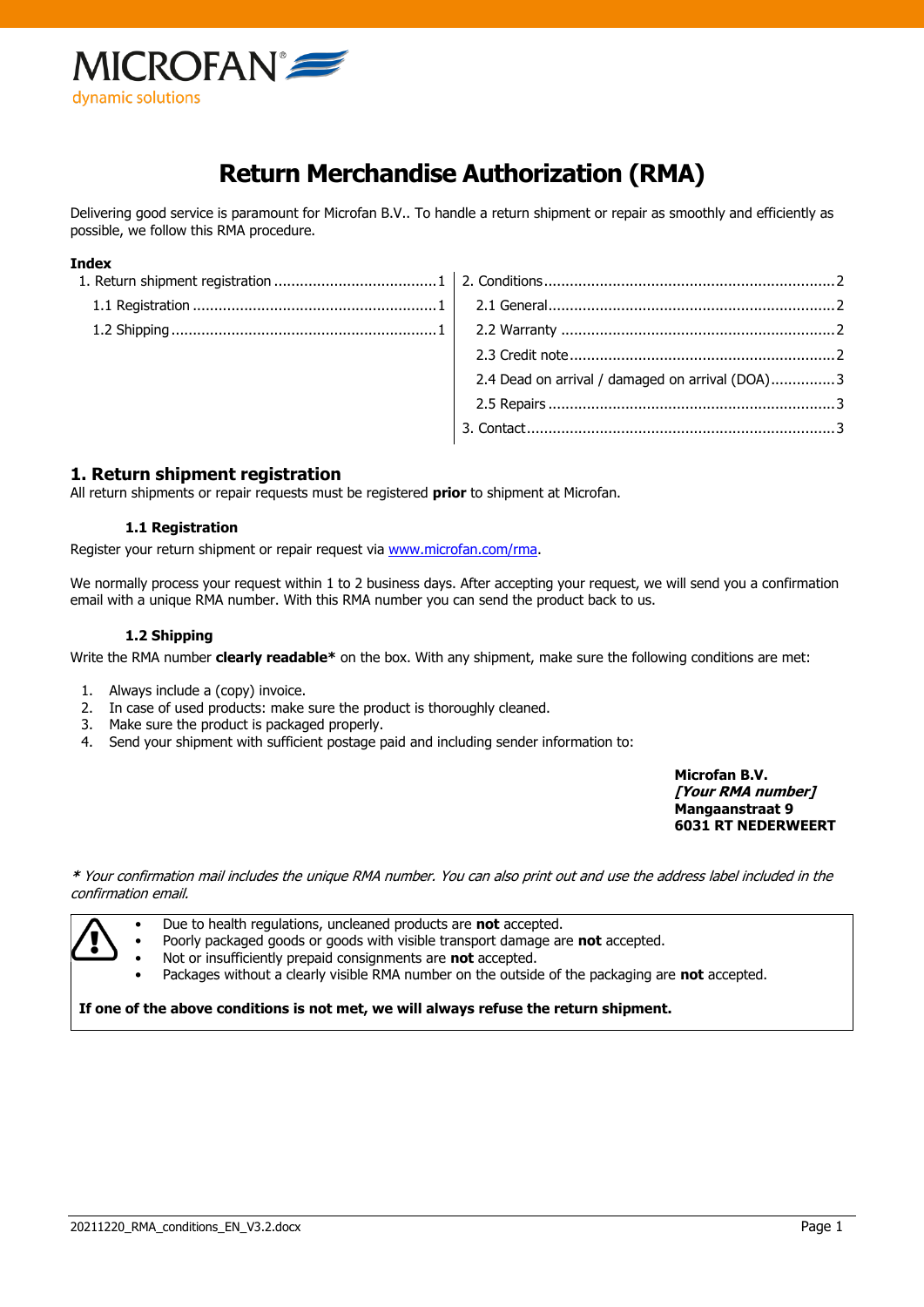

# <span id="page-1-0"></span>**2. Conditions**

In all cases in which we act as supplier or provider, the latest version of the METAALUNIEVOORWAARDEN apply to our quotations, our assignments and to agreements concluded with us (unless otherwise stated in writing).

## **2.1 General**

- <span id="page-1-1"></span>• Customer specific products **cannot** be returned.
- All return shipments must be notified to Microfan in advance according to our RMA procedure (see: 1. Return shipment [registration\)](#page-0-0). The RMA number must be written **clearly readable** on the box. You can also print out and use the address label included in the confirmation email.
- You can request the status of your return shipment with the RMA number.
- Return shipments without a readable RMA number or which have not been registered in advance will be refused and the shipment returned immediately.
- If we detect transport damage upon receipt of goods, we will refuse the shipment and return the shipment immediately.
- If, upon receipt of goods, we find that the product has been packed poorly, we will refuse the shipment and return the shipment immediately.
- If the shipment is insufficiently stamped, we will refuse the shipment and return the shipment immediately.
- Shipping costs for returning products to Microfan are always the responsibility of the customer.
- <span id="page-1-2"></span>• Shipping costs for returning Microfan products to the customer are always the responsibility of the customer, unless warranty applies.

## **2.2 Warranty**

- On top of the minimum warranty period according to the METAALUNIEVOORWAARDEN, Microfan B.V. offers an additional warranty period of six months on its own products.
- Always send a (copy) invoice with a warranty claim.
- A customer can only claim warranty if all other obligations to Microfan have been met.
- If it concerns a product from an external supplier, the warranty period of this supplier applies.
- For batteries and battery packs, a warranty period of six months applies after purchase if a proof of purchase is attached, otherwise six months after the production date.
- If the warranty conditions are met, the product will be repaired or, if repair is not possible, replaced.
- If it has been agreed in writing to send a replacement product, an invoice will be issued for this. The to be replaced product must then be sent back according to our RMA procedure (see: [1. Return shipment registration\)](#page-0-0). If our Technical Support department finds that, after investigation, the product meets the warranty conditions, Microfan will send a credit note.

What is **not** covered under warranty:

- Damage caused by wear and tear, an accident, incorrect installation, improper use, theft, moisture or water, lightning, power surges and overvoltage.
- Cable wear, cable breakage, cable damage or other cable faults caused by improper use.
- Costs for dismounting and/or (re) installation of the product.
- If service to a product has been carried out by non-Microfan authorized personnel.
- In the case of (partially) unreadable product serial and/or type numbers.
- Consequential damage to other products or components.
- Any product not purchased through Microfan or through an official Microfan dealer.
- <span id="page-1-3"></span>• Defective devices without a valid purchase invoice.

## **2.3 Credit note**

- See the most recent price list for the current costs of cancelling or returning an order.
- Only products that, after approval by our Technical Support department, are assessed as 100% new to sell in terms of composition and packaging are eligible for credit. If the packaging is damaged, stickers are applied to the show box, etc., 10% will be charged.
- Return shipments must take place **within 2 months** after the invoice date.
- <span id="page-1-4"></span>• Used products are **not** eligible for credit.